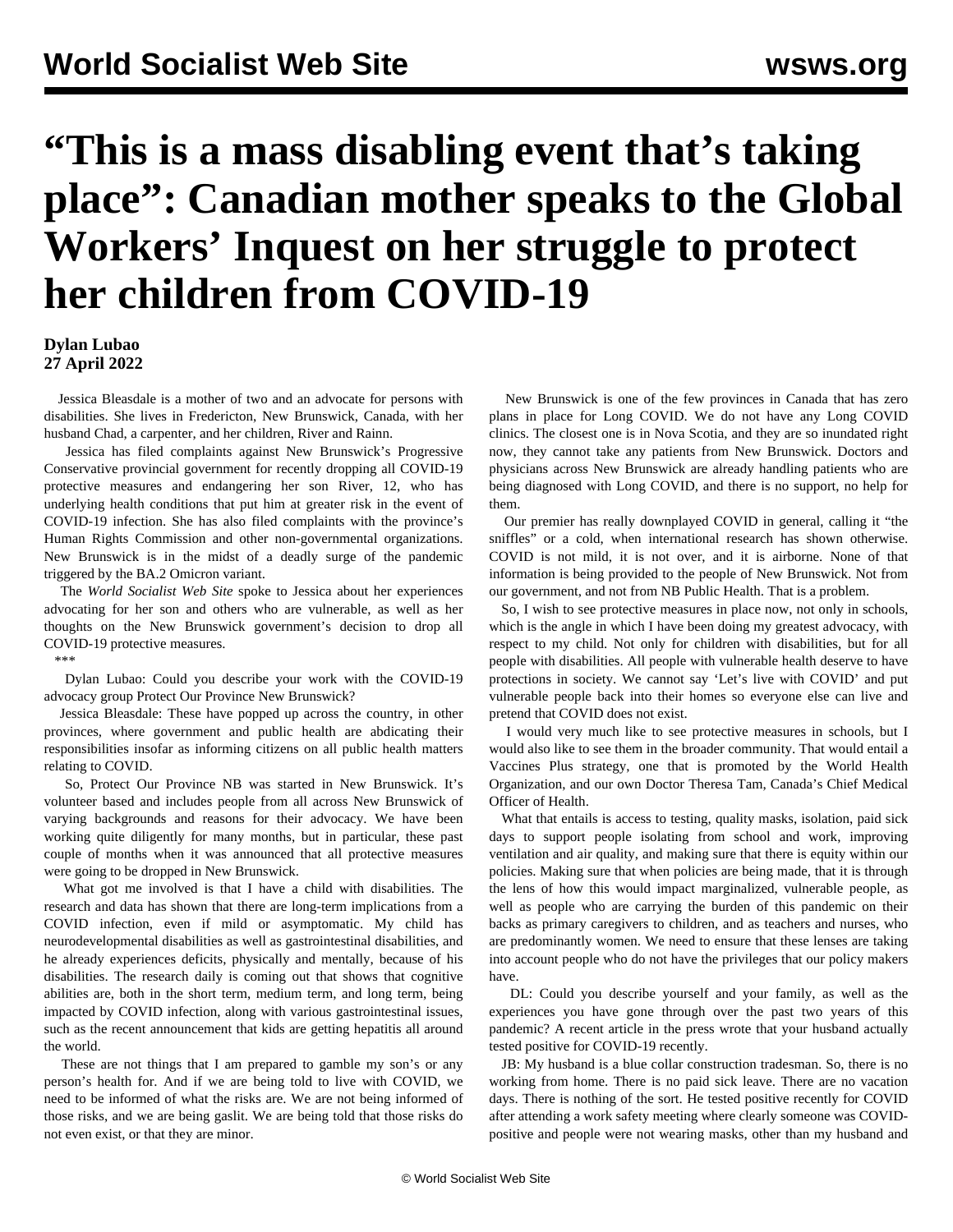one other person. So, he got infected at that meeting and then had to stay home.

 The rules in New Brunswick say he does not have to stay home. He could have gone to work the very next day, without a mask, and infected even more people. We do not believe in that. We believe in protecting others. He works with lots of people who also are in the same position of not having paid time off or sick days. That puts us in a very precarious position, given that my husband is our sole income earner.

 Prior to the pandemic, I was a gig worker taking on a few odd jobs here and there to supplement our family income, because carpenters are not paid exceptionally well here in New Brunswick. Trades in general are looked upon as being "less than" white-collar jobs here, particularly in a government town like we live in. Unions in the trades are not very strong out here in New Brunswick. So, all of that leaves us in a precarious situation.

 When the pandemic hit and I was no longer able to do gig work because it just dried up and would place me in a position of COVID infection, I was able to access CERB [Canada Emergency Response Benefit, a temporary federal financial aid program for workers] and that was beneficial to keep our family going. But as the pandemic continued, there were less and less supports, and less and less care from government officials to ensure that all people were protected. It was one thing that white-collar jobs could be done from home and get paid time off when they were feeling a little under the weather, but those are not privileges that everyone has.

 If someone gets COVID and only gets the sniffles, I am glad that that is their experience. They do not know what the long-term ramifications will be from those infections, because our government officials and public health are not indicating those. I have two children. One is a child with disabilities, and we are not prepared to gamble on the health of our children, especially as we are increasingly becoming aware of the medium and long-term implications of COVID and how it ages a person and creates other issues within the systems of the body. Everything from diabetes to possibly hepatitis to damaging T-cells, meaning that people will become more susceptible to other diseases. It is awful. Really awful.

 DL: Could you provide some more detail on your son River's condition, and what prompted you to file the complaint with the Human Rights Commission of New Brunswick?

 JB: My son River has neurodevelopmental disabilities. It is kind of a big word, but basically what that entails is he has cognitive deficits, he has memory deficits, he has processing deficits. These are all things that I, as his mom, left the overall workforce for. I cannot return to my professional career because my new career, so to speak, is as an accidental disability advocate. I never thought that is what I would need to do, but that is where I am.

 My son already does not get the support he needs for his disabilities. I spend just about every day having to take him to meetings, taking myself to meetings, making phone calls to this department or that department, or this school or that person. It is, frankly, never-ending how much advocacy I need to do with very little reward. I am often turned away, I am often told they cannot help, or there just is not the funding. It is nonstop.

 So, I know, as a parent to a child with disabilities, how hard it is to get support. If my child gets even more disabled, where am I going to get support for that? They already do not exist. Or they are already taking years to access. My child has significant disabilities and I have been waiting since last August for a referral to a paediatrician. And I need that paediatrician to give a referral to a gastroenterologist, so my son can get referred to a hospital in another province, because we do not have those services here.

 I am very much aware of how much advocacy it takes for children with disabilities. I am glad that most parents do not have to do this level of advocacy. But what I am asking of our policy makers, our public health,

and the general population, who are tired of COVID and tired of taking measures to protect one another, is for them to care. I know that many more parents will be joining the ranks of having to advocate for their children with disabilities, as COVID impacts more families, not just in New Brunswick, but across the globe.

 This is a mass disabling event that's taking place with this "let it rip" strategy that too many provinces, including New Brunswick, are doing. New Brunswick does not have any isolation time. It does not have any masks. There are other provinces that at least have some small measures. Not enough, but some. A Vaccines Plus strategy will help protect not only my child with disabilities, but hopefully, prevent other parents from having to become disability advocates for their own children.

 DL: Prior to the emergence of the Omicron variant, the Atlantic provinces, including New Brunswick, had for a time, especially during the first year of the pandemic, been touted as a model for how to handle COVID-19. Cases, hospitalizations, and deaths, at least compared to the rest of the country, were comparatively low. How were conditions for River and your family during this period?

 JB: There is no question that the New Brunswick government and public health did an excellent job managing the pandemic for the first year. I gave kudos then, I continue to give kudos to those measures. We went, here in New Brunswick, from being a pandemic hero, to being a pandemic zero. It is night and day how things were handled.

 Just today, the Child and Youth Advocate [Kelly Lamrock, former New Brunswick Liberal Minister of Social Development] released a report saying that Public Health could not provide any evidence that they based their decision to drop all protective measures on anything. It was hopes and wishes and prayers and, frankly, copying Alberta, who we all know has very poorly managed this pandemic from the beginning.

 I wish that we could go back to being a society that said, "we're all in this together," like we did three-quarters of the way through 2020. I always had concerns about my family getting COVID. We have followed all the rules. We have gotten vaccinated to the level we could. And we will continue to follow these rules as though the government still had them.

 What is happening right now is unconscionable. Today, a news article came out saying that just in eight weeks alone, last September and October here in New Brunswick—this was just after Public Health dropped all measures the first time—423 excess deaths happened, compared to the 70 that our government let us know about.

 In what world is that okay? Here in Canada, when the Walkerton Water Crisis took place in Ontario, there were criminal charges laid against government officials for nine deaths. Where are the consequences for our elected officials and government officials, who are allowing this mass death to take place in our province and our country? If anyone else were to be responsible for the deaths of 423 people, they would be called a mass murderer and put away in prison for the remainder of their lives. These are peoples' lives. These are our neighbours. These are our community members. Where is the accountability?

 DL: Are you familiar with Dr. Tara Moriarty, who has published estimates of the true infection, hospitalization, and death rates?

 JB: Yes, I am. In fact, she is the one that the CBC article that came out today, indicating the 423 excess deaths, was based on.

 DL: Her projections are that undercounts of deaths are massive, on the order of two or three times at least versus the official government death count. Certainly orders of magnitude larger than what the public is being led to believe.

 JB: And for New Brunswick, she says it is even worse. An undercount of four times. That is how bad things are here. She also indicated that it would be even worse with Omicron, especially now that there are zero measures.

Once the Freedom Convoy honked through town, it changed everything.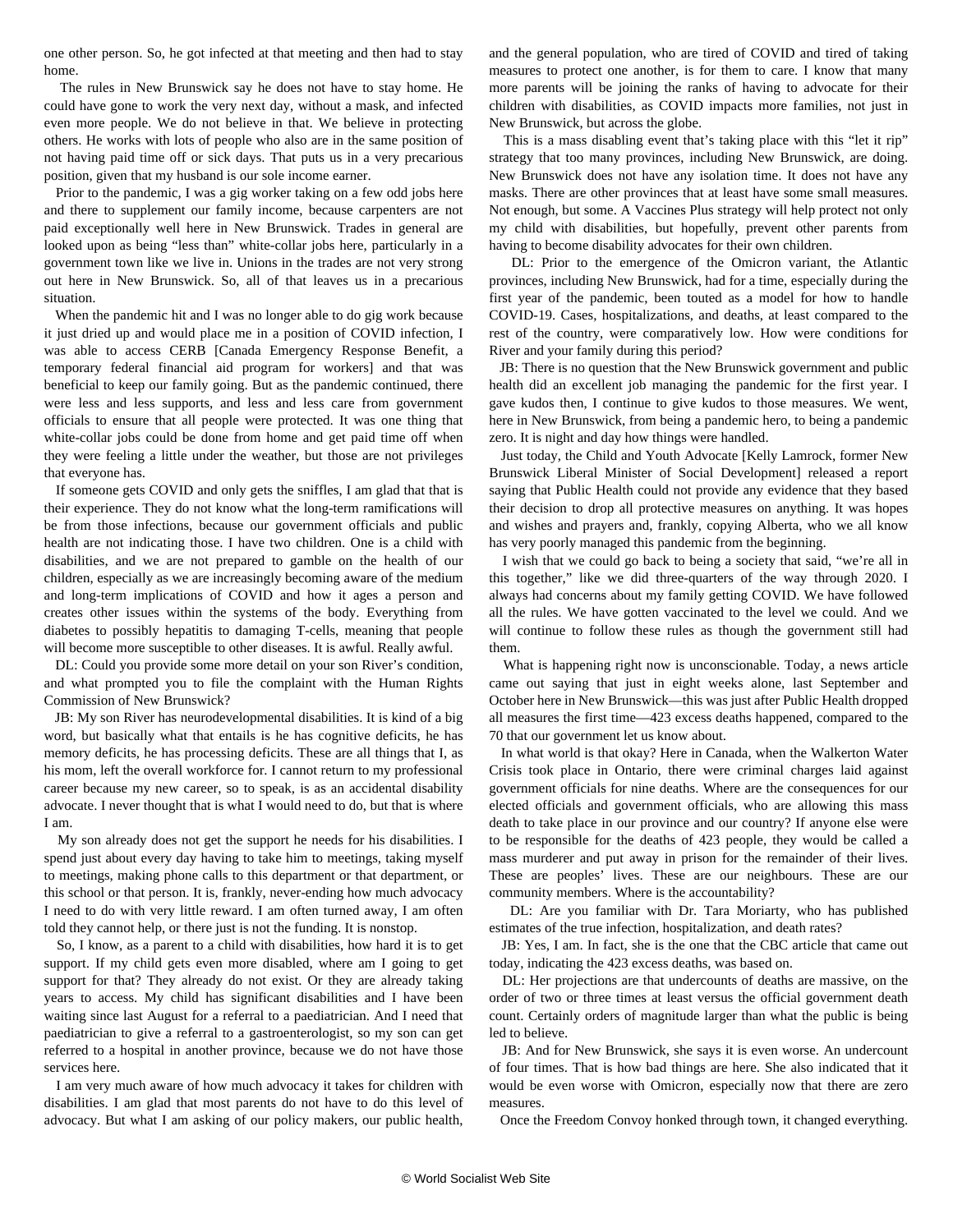It really did. Our own premier admitted that is why he removed the measures, because he was tired of the pandemic and people were tired of following rules. As if it is two equivalencies—people who need protection for their health and long-term wellness, versus people who are kind of inconvenienced a little bit by masks. I mean, in what world is that how you set public health policy?

 DL: Can you speak more to the government response to your complaint? You are quoted as calling the government's dismissive response to your complaint "curt" and "nonsense."

 JB: I actually filed three complaints. The first complaint that I filed was against Dr. Jennifer Russell, our Chief Medical Officer of Health, and I filed a complaint with the New Brunswick College of Physicians and Surgeons. The registrar did end up accepting my complaint, although he said that while he agreed, that things would become a mess once all the measures were dropped, everybody actually did not follow what we are supposed to be doing. And yet here we are. But he also stated that it might not be the most appropriate mechanism to get my complaint heard. In the end, he did accept the complaint and it is under investigation.

 I put a bit more thought into what other route I should consider, and I sent a complaint to the Child and Youth advocate, Kelly Lamrock.

 The other complaint I filed was with the Human Rights Commission of New Brunswick on behalf of my child with disabilities. I filed it against Premier Blaine Higgs, Chief Medical Officer of Health Russell, Health Minister Dorothy Shephard, and Education Minister Dominic Cardy. Essentially it argues that the removal of all protective measures in school is discrimination against my child with disabilities.

 The Commission also stated that they would accept a second complaint from me against the city of Fredericton and Mayor Kate Rogers and city council for discriminating against people with disabilities and vulnerable people by removing all protective measures from public facilities and spaces.

 It has been something else these past two months since I have been pursuing these complaints. I have been harassed, I have been targeted, I had to pull myself off of Facebook because I could no longer keep up with the deleting and blocking. I was getting hundreds of comments and messages a day.

 Then they found me on Instagram, so I had to close that up as well. The hate and vitriol has just been unlike anything I have ever experienced. I have had white nationalists send me hate mail, basically as a threat that they know where I live. I have been targeted on Twitter, being told that all my goings-on are being captured, and that there is a private group on social media that are following me and keeping tabs on everything I am doing so that they can have social development take away my children.

 I want to be clear that everything I'm doing—I have nothing to gain from it. I have nothing to gain financially. We're a lower middle class—probably these days with inflation a lower class—one-income family. My husband is a hard worker. He does construction because it is something he enjoys, and it pays our modest bills. I do not want to get into politics, I do not have any jobs to get, or whatever people might think I am trying to do.

 I have to spend my time as an advocate for my son. Whether there are protective measures or not, he still has disabilities, and as I mentioned, I spend all my time trying to advocate for education and health supports that he doesn't get. My goal is to support my son's health and long-term wellness, and my family, and my community.

 That I have become such a target of hate, not only from strangers, but from people I know, has been tough.

 DL: With all the backlash you have gotten, what support have you gotten?

 JB: I do get messages of support from other families and from some medical professionals. I did not do any of this for accolades, that is for sure. But it does help during some very dark times to get support from people. I received a message this morning from a woman who asked for things to stay private, but who just wanted me to know that her 97-yearold father was able to recuperate, and they were able to keep the rest of their family safe because she had been following a lot of the measures that I had been recommending and calling for our government to support.

 I have had other people who work within the health and education system, who are unable to publicly advocate because of their jobs, reach out with support. I have people who send me their own stories asking me to publicly share them via social media. Be it a worker who is being told to go back to work even though they are COVID-positive, to people who have children in classrooms with maskless, COVID-positive teachers or students. They want that story out there, but they know what kind of backlash they will get.

 I am prepared to share those stories because their stories matter. These are human beings. These are people in my community. These are people! These are New Brunswickers. Their lives matter. They do not have the same privileges as our elected officials who have higher incomes and have more pensions and benefits than most of us will ever see in our lifetime. People matter, and I am okay to share their stories. I am okay to share my own stories. I just hope that people will listen, and other people will see that my son matters.

DL: Why do you think all COVID-19 measures have been dropped?

 JB: I understand our governments are under incredible pressure. I know that it costs a lot of money to have health measures and financial support for people. But at the end of the day, people matter more than corporations. Corporations are not people. It is a business structure that is intended to make profit off of people.

 I know that where we are at in society is not okay. We have immense wealth gaps, and privilege gaps, and ableism, and ageism, and racism, and sexism. I wish that as a society, we could come together, not unlike what we were in the first year of the pandemic of being all in this together, at least in Canada and certainly in New Brunswick. There was an understanding that what is happening in a microcosm and globally is not okay.

 We all saw, here in New Brunswick, that the Irvings [a billionaire oil and land-owning family] added billions of dollars in profits in very short periods of time during the pandemic. We were all applauding our frontline heroes, calling grocery store clerks and convenience store clerks heroes for putting themselves out there on the front lines while people were getting sick and dying of a virus we did not know very much about. They got a couple of extra dollars an hour, justifiably.

 Then those things began to erode, taking away a few extra dollars so that corporations and shareholders could get extra profits. Taking away the financial support of CERB, so that budgets could be better balanced and that somehow this would improve labour shortages—which it did not. Instead, it made people go to work sick and infect more people.

 I cannot believe that the Freedom Convoy people would be fighting against measures that protect all of us, instead of fighting against a system that actually holds us all back, that does not care enough about all of us. We should be seeking equity, and that means a Vaccines Plus strategy. It means paid sick days. It means not working when sick, and that being the norm. That we all look out for each other.

 I have no idea how we went from "We're all in this together" to personal risk, but not really telling you what those risks are. From "Don't work when you're sick and stay home for at least ten days or more and here's some financial supports to help you do that," to "Oh well, who cares, go to work sick you minion." I feel like I am living in a dystopia, and I am on a daily basis being gaslit by our government telling me that I am the one saying it is wrong.

 DL: Could you describe the work you do with PoP NB, and what its goal is, as well as any advocacy groups that you are involved with?

JB: My attention at the moment is geared towards advocacy through